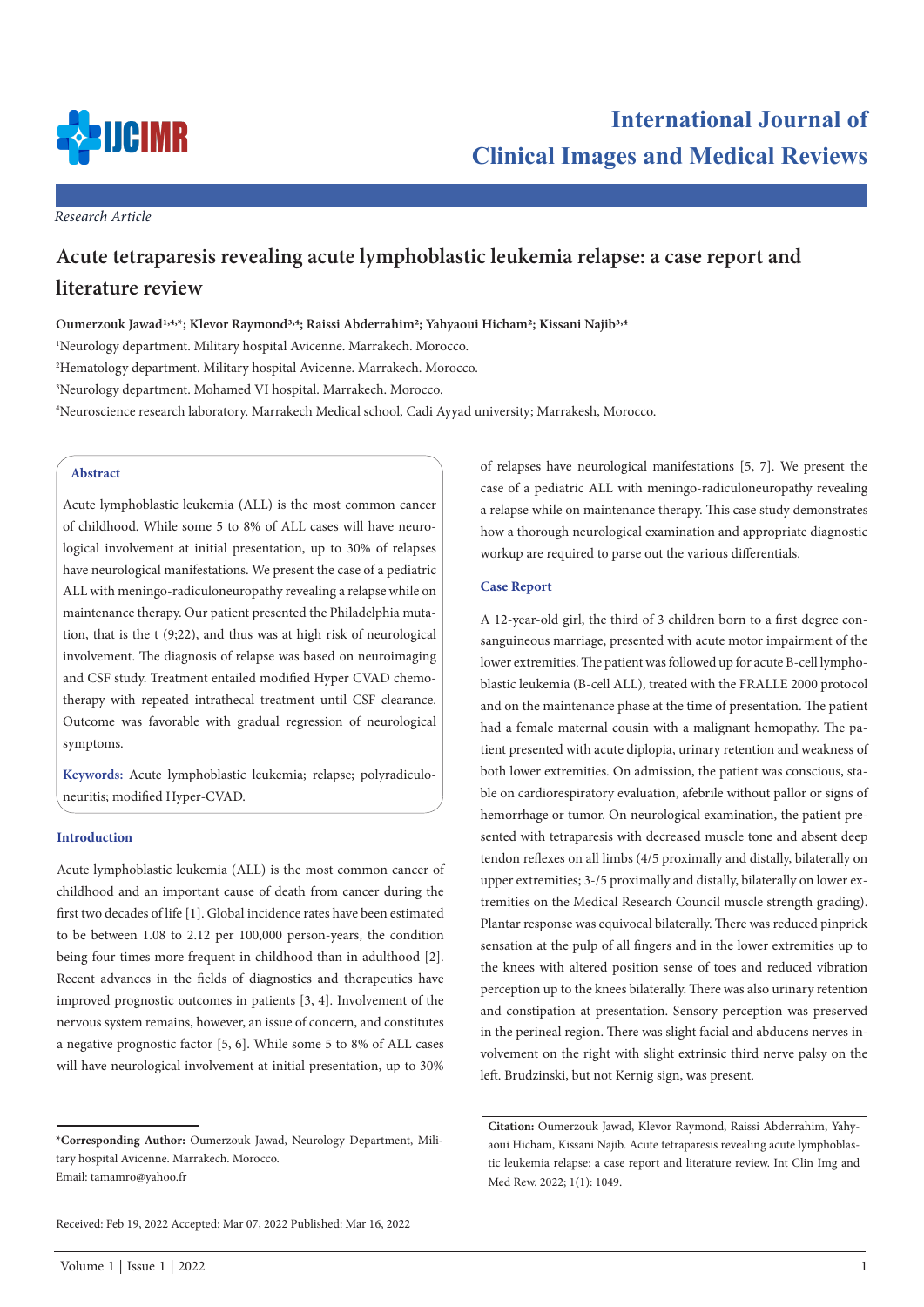Electromyography revealed axonal polyradiculoneuritis. Brain and spinal magnetic resonance imaging (MRI) revealed diffuse meningeal infiltration in the cranium (Figure 1). Whole body tomography was unremarkable. Cerebrospinal fluid (CSF) study revealed 3590 atypical lymphocytes per mm3. Complete blood count (Hemoglobin: 15.2 g/ dl; Platelets: 231 000 per mm3; White blood cells: 9930 per mm3) and peripheral blood smear were unremarkable. Bone marrow examination revealed 15% lymphoblasts (Figure 2). Prothrombin time (PT) was 85%, kaoline clotting time (KCT) was 35.3 seconds compared to a standard of 32 seconds. Fibrinogen was 3.11 g/l. Serum electrolytes, blood urea and nitrates, phosphates and calcium in the blood were unremarkable except for elevated uric acid (454 mg/l) and lactate dehydrogenase (737 u/l) levels. Immunophenotyping revealed Bcell ALL. Karyotype study of 27 cells using RHG technique revealed 46,XX, t(9;22)(q34:q11)[1]/52,idem,+X,+4,+6,+10,+mar1,mar2[2]/4 6,XX[24]… a minority pseudodiploid cell clone of 46 chromosomes with a t(9;22) translocation indicating a positive Philadelphia chromosome (1 mitosis). Another hyperdiploidy subclone of 52 chromosomes with trisomies for chromosomes X, 4, 6, 10 and two chromosomes as markers (2 mitoses). A clone without anomalies found on examination (24 mitoses). Molecular biology using multiplex PCR did not find any transcript of BCR-ABL fusion. Human leucocyte antigen (HLA) typing using PCR and reverse dot-blot showed no HLA-A\*29, HLA-B\*27 or HLA-B\*51.



**Figure 1:** Contrast enhanced T1 weighted Brain MRI in (A) Axial and (B) Sagittal planes showing diffuse leptomeningeal enhancement without parenchymal involvement.



Figure 2: Bone marrow examination under optical microscope showing infiltration of bone marrow by lymphoblasts (From A to C, X100, X 20, X10 magnification strengths, respectively).

Treatment was started after a pretreatment evaluation involving transthoracic echocardiography, HIV, HVC, HVB, EBV, CMV serologies and Covid-19 PCR was unremarkable. Treatment entailed modified Hyper CVAD chemotherapy with repeated intrathecal treatment (IT) until CSF clearance, hyper hydration, allopurinol, proton inhibitor, prophylaxis with acyclovir and fluconazole Diplopia resolved after the first cycle of Hyper CVAD and CSF cleared after 4 IT treatments. Post induction bone marrow aspirate showed no excess of blasts. Consecutive Hyper CVAD cycles were well tolerated. Human Leucocyte Antigen typing of the siblings failed to show compatibility, and the patient is planned to receive pheno-identical stem cell transplantation.

## **Discussion**

ALL is a malignant transformation and proliferation of lymphoid progenitor cells in the bone marrow, blood and extramedullary sites [7]. This transformation is due to chromosomal abnormalities in precursors of B-cell or T-cell lineage. The majority of ALL occur in B-cell lineage as is the case of our patient [8]. Several genetic syndromes have been shown to present a higher incidence of the disease [9-11]. However, the majority of cases are de novo mutations [12]. Other risk factors have been identifies such as immunodepression, viral infection, toxic substances and ionizing radiation. Our patient's history of being born to a first degree consanguineous marriage and a cousin with a history of unspecified malignant hemopathy are significant indicators of a possible transmissible genetic aberration. The patient's clinical examination, however, did not reveal any dysmorphic, cutaneous or pre-diagnosis neurological issues suggestive of well-known syndromes such as Down's syndrome, Fanconni's anemia and ataxiatelangiectasia syndrome associated with ALL [9-11].

While neurological manifestations are relatively infrequent at the time of diagnosis, it is classic to find neurological involvement at presentation during relapses [5, 7]. Our patient did not report neurological symptoms at presentation 2 months before at the time the diagnosis of ALL was made. Instead, neurological involvement was the presenting feature of her relapse. The high frequency of these symptoms during relapse makes them important to recognize for early diagnosis and management. Central nervous system (CNS) involvement is a major prognostic factor since it is a primary cause of mortality. CNS involvement entails a pleomorphic presentation. Cranial nerve palsy, signs and symptoms of meningeal irritation and increased intracranial pressure are important to recognize. Parenchymal involvement of the encephalic localization is seen in later stages of ALL [13]. Spinal cord involvement and hormonal deficit due to pituitary infiltration have also been described [14]. Importantly, peripheral involvement, aside from cranial nerves, could also be seen in these patients [15]. Management of these manifestations remains challenging with the risk of neurocognitive complications due to treatment [16]. Several risk factors for neurological involvement in ALL include high leucocyte count on CBC and differential at the time of diagnosis [17]. Cytogenetic types also present differential risk factors for CNS involvement. T(1;19) and t(9;22) have been shown to be involved with a high incidence of CNS involvement in B-cell ALL [18, 19]. Our patient presented the Phila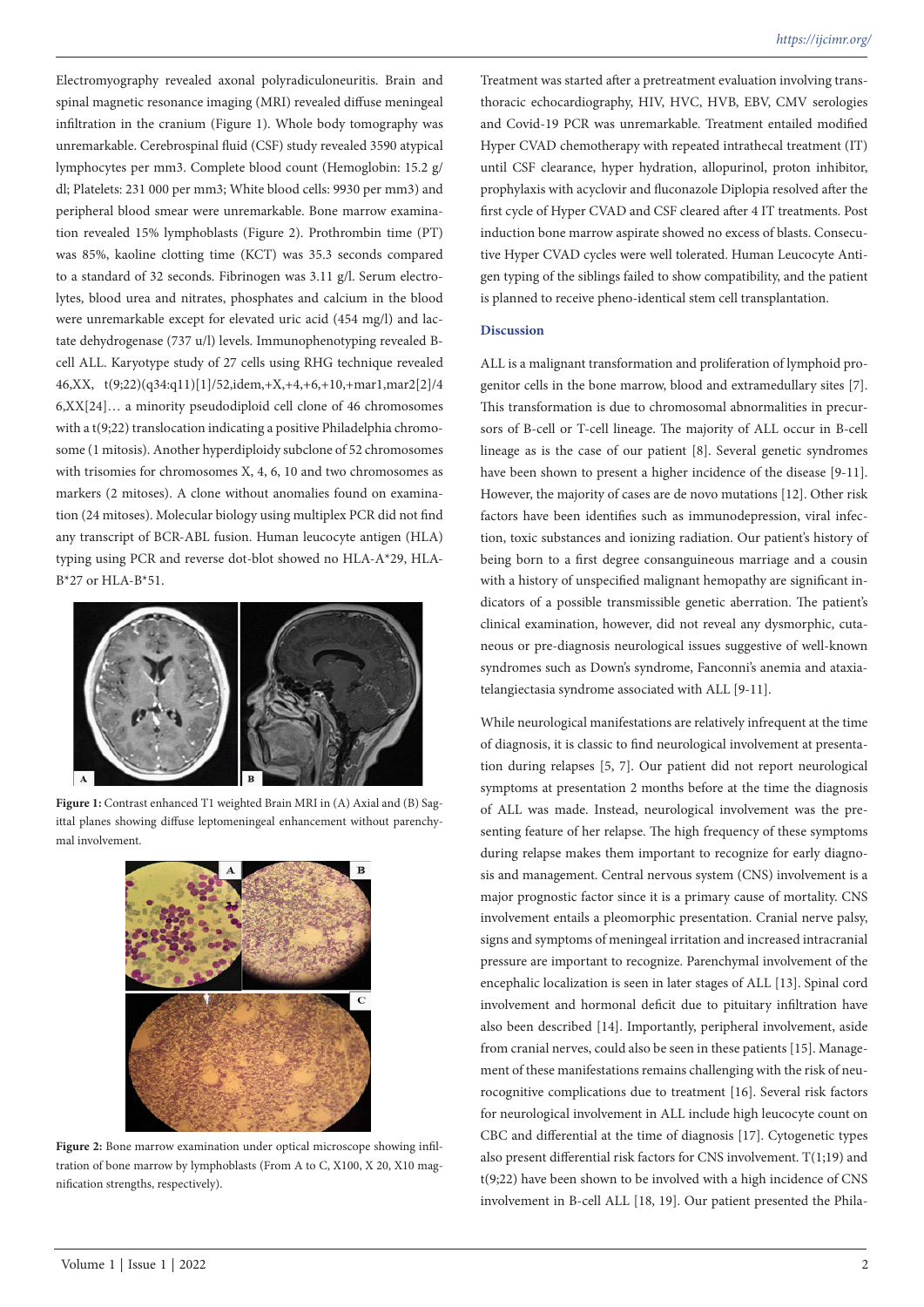delphia mutation, that is the t(9;22), and thus was at high risk of neurological involvement.

The diagnosis of relapse was based on neuroimaging and CSF study. Performing lumbar puncture (LP) is an important procedure at the time of diagnosis. Neuroimaging in the form of MRI is required if CNS involvement is suspected. It must be noted, however, that LP has been suspected of being a risk factor of CNS involvement during relapse by the introduction of peripheral malignant cells into the sub arachnoid space during a traumatic tap [20]. This risk was increased with a later timing of intrathecal therapy, multiplicity of traumatic taps and was found to be greater in adult than in pediatric patients [20, 21].

Our patient presented, not only with cranial nerve involvement with meningismus, but also polyradiculoneuritis. While it stands to reason that the context of neoplastic history makes the B-cell ALL a very likely culprit, it must be pointed out that in the case of our patient, other differentials are important to discuss [22]. Given the history of chemotherapy, a toxic etiology should be discussed. Equally likely is are immune processes such as para or post infectious mechanisms [23]. An important distinguishing feature of polyradiculoneuritis of neoplastic or para neoplastic origin is the associated constitutional symptoms. In B-cell ALL, non specific 'B symptoms' such as fever, weight loss, fatigue, anorexia and night sweats are frequent but could also be seen in infections such as tuberculosis, Lyme disease and in vasculitis. Tuberculosis is an important diagnosis in our geographic setting. The diagnosis of tuberculosis will require finding decreased CSF glucose and elevated CSF proteins. Also, elevated CSF cells, predominantly lymphocytes will be in favor of the diagnosis. Performing PCR in the CSF (GenXpert) would also be contributory. For Lyme disease, performing Borrelia spp. serology, especially in the context of exposure to tick bite would guide diagnosis. Vasculites would be associated with systemic involvement and dermatological manifestations. Peripheral nerve involvement in these pathologies is typically characterized by pain. Our patient was treated with modified Hyper-CVAD regimen which has been shown to be an effective therapy [24]. The outcome was favorable with sterilization of the subarachnoid milieu as well as gradual recuperation of neurological symptoms.

**Competing Interests:** The authors report no conflicts of interest.

**Funding:** No financial sources to declare.

## **References**

1. Smith MA, Seibel NL, Altekruse SF, Ries LAG, Melbert DL, O'Leary M, et al. Outcomes for Children and Adolescents With Cancer: Challenges for the Twenty-First Century. JCO. 2010; 28:2625-34. https:// doi.org/10.1200/JCO.2009.27.0421.

2. Katz AJ, Chia VM, Schoonen WM, Kelsh MA. Acute lymphoblastic leukemia: an assessment of international incidence, survival, and disease burden. Cancer Causes Control. 2015; 26:1627-42. https://doi. org/10.1007/s10552-015-0657-6.

3. Tatar A-S, Nagy-Simon T, Tomuleasa C, Boca S, Astilean S. Nanomedicine approaches in acute lymphoblastic leukemia. J Control Release. 2016; 238:123-38. https://doi.org/10.1016/j.jconrel.2016.07.035.

4. Gafencu GA, Tomuleasa CI, Ghiaur G. PARP inhibitors in acute myeloid leukaemia therapy: How a synthetic lethality approach can be a valid therapeutic alternative. Med Hypotheses. 2017; 104:30-4. https://doi.org/10.1016/j.mehy.2017.05.015.

5. Baytan B, Evim MS, Güler S, Güneş AM, Okan M. Acute Central Nervous System Complications in Pediatric Acute Lymphoblastic Leukemia. Pediatr Neurol. 2015; 53:312-8. https://doi.org/10.1016/j. pediatrneurol.2015.03.006.

6. Johnston DL, Alonzo TA, Gerbing RB, Aplenc R, Woods WG, Meshinchi S, et al. Central nervous system disease in pediatric acute myeloid leukemia: A report from the Children's Oncology Group. Pediatr Blood Cancer. 2017; 64. https://doi.org/10.1002/pbc.26612.

7. Terwilliger T, Abdul-Hay M. Acute lymphoblastic leukemia: a comprehensive review and 2017 update. Blood Cancer J. 2017; 7:e577 e577. https://doi.org/10.1038/bcj.2017.53.

8. Hunger SP, Mullighan CG. Acute Lymphoblastic Leukemia in Children. New England Journal of Medicine. 2015; 373:1541-52. https:// doi.org/10.1056/NEJMra1400972.

9. Shah A, John BM, Sondhi V. Acute lymphoblastic leukemia with treatment--naive Fanconi anemia. Indian Pediatr. 2013; 50:508-10.

10. Bielorai B, Fisher T, Waldman D, Lerenthal Y, Nissenkorn A, Tohami T, et al. Acute lymphoblastic leukemia in early childhood as the presenting sign of ataxia-telangiectasia variant. Pediatr Hematol Oncol. 2013; 30:574-82. https://doi.org/10.3109/08880018.2013.777949.

11. Chessells J, Harrison G, Richards S, Bailey C, Hill F, Gibson B, et al. Down's syndrome and acute lymphoblastic leukaemia: clinical features and response to treatment. Arch Dis Child. 2001; 85:321-5. https://doi. org/10.1136/adc.85.4.321.

12. Mullighan CG, Collins-Underwood JR, Phillips LAA, Loudin ML, Liu W, Zhang J, et al. Rearrangement of CRLF2 in b-progenitor and Down syndrome associated acute lymphoblastic leukemia. Nat Genet. 2009; 41:1243-6. https://doi.org/10.1038/ng.469.

13. Ginsberg LE, Leeds NE. Neuroradiology of leukemia. AJR Am J Roentgenol. 1995; 165:525-34. https://doi.org/10.2214/ ajr.165.3.7645463.

14. Zhang LD, Li YH, Ke ZY, Huang LB, Luo XQ. Obesity as the initial manifestation of central nervous system relapse of acute lymphoblastic leukemia: case report and literature review. J Cancer Res Ther. 2012; 8:1513. https://doi.org/10.4103/0973-1482.95200.

15. Anna Grisold WG. Leukemia and the Peripheral Nervous System: A review. J Leuk. 2014; 02. https://doi.org/10.4172/2329-6917.1000162.

16. Pui CH, Howard SC. Current management and challenges of malignant disease in the CNS in paediatric leukaemia. The Lancet Oncology. 2008; 9:257-68. https://doi.org/10.1016/S1470-2045(08)70070-6.

17. Frishman-Levy L, Izraeli S. Advances in understanding the patho-